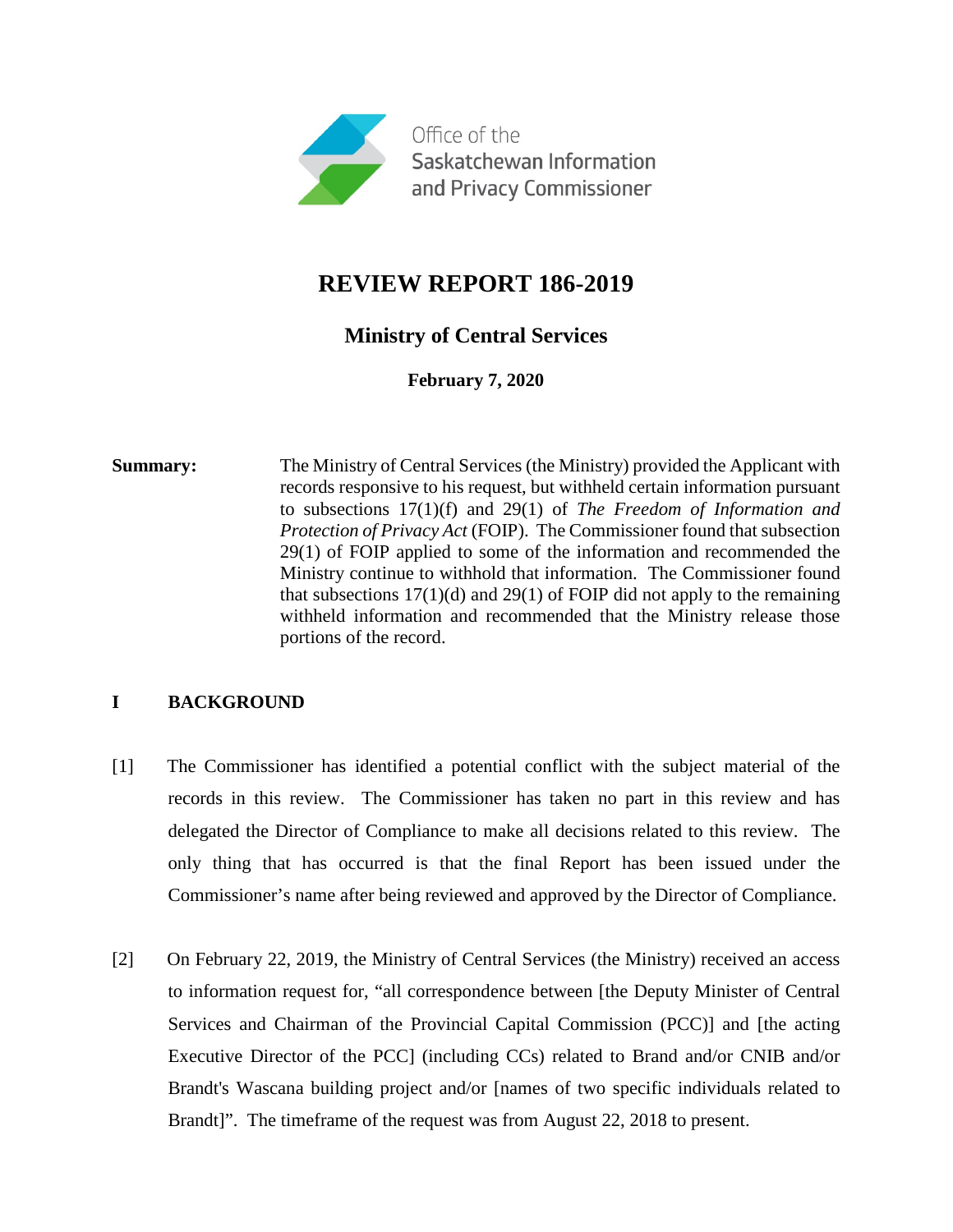- [3] On April 23, 2019, the Ministry responded to the Applicant. It provided the responsive records to the Applicant, but indicated that some information was withheld pursuant to subsections 17(1)(f) and 29(1) of *The Freedom of Information and Protection of Privacy Act* (FOIP).
- [4] On May 28, 2019, the Applicant requested a review by my office of the exemptions applied. On June 19, 2019, my office notified the Applicant and the Ministry that the office would be undertaking a review.

#### **II RECORDS AT ISSUE**

[5] The record consists of 13 pages. The Ministry withheld information on five pages of the record pursuant to subsection 29(1) of FOIP. It also withheld the majority of information on one other page pursuant to subsection 17(1)(f) of FOIP. See Appendix A for details.

### **III DISCUSSION OF THE ISSUES**

#### **1. Do I have jurisdiction in this matter?**

- [6] The Ministry qualifies as a government institution pursuant to subsection  $2(1)(d)(i)$  of FOIP. Therefore, I have jurisdiction in this matter.
- [7] I also note that PCC qualifies as a government institution pursuant to subsection  $2(d)(1)(ii)$ of FOIP.

### **2. Does subsection 17(1)(f) of FOIP apply to the record?**

[8] Subsection 17(1)(f) of FOIP provides:

**17**(1) Subject to subsection (2), a head may refuse to give access to a record that could reasonably be expected to disclose:

…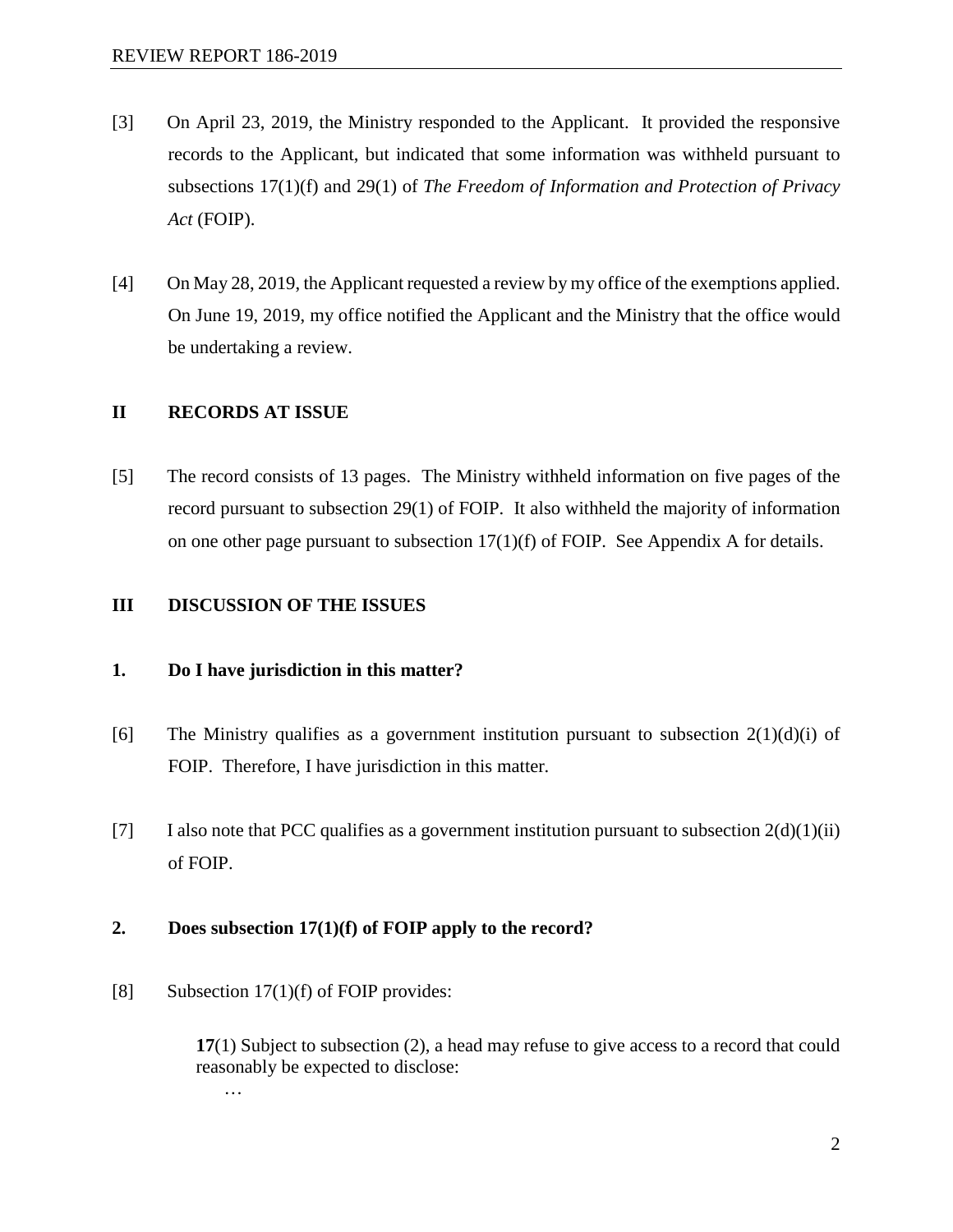(f) agendas or minutes of:

(i) a board, commission, Crown corporation or other body that is a government institution; or

(ii) a prescribed committee of a government institution mentioned in subclause (i); or

- [9] Subsection  $17(1)(f)$  of FOIP permits refusal of access in situations where release of a record could reasonably be expected to disclose agendas or minutes of a board, commission, Crown corporation or other body that is a government institution or a prescribed committee of a government institution.
- [10] The following two part test can be applied:
	- 1. Is the record an agenda of a meeting or minutes of a meeting?
	- 2. Are the agendas or minutes of:
		- i) a board, commission, Crown corporation or other body that is a government institution? (See the Appendix at Part I of the *The Freedom of Information and Protection of Privacy Regulations* (FOIP Regulations) for bodies that qualify) or
		- ii) a prescribed committee of a board, commission, Crown corporation or other body that is a government institution? Currently, the FOIP Regulations do not list any committees of a board, commission, Crown corporation or other body that is a government institution
- [11] The Ministry applied this exemption to the majority of an attachment to an email. The email itself was written by the acting Executive Director of the PCC to the Deputy Minister of Central Services. This email has been released in full to the Applicant.

#### *1. Is the record an agenda of a meeting or minutes of a meeting?*

[12] In its submission, the Ministry indicated that, in the email, the acting Executive Director of PCC shared an agenda item with the Deputy Minister in preparation for an upcoming PCC Board meeting scheduled for December 6, 2018. This is also reflected in the email released to the Applicant. Upon review of the record, I agree with the Ministry's description. The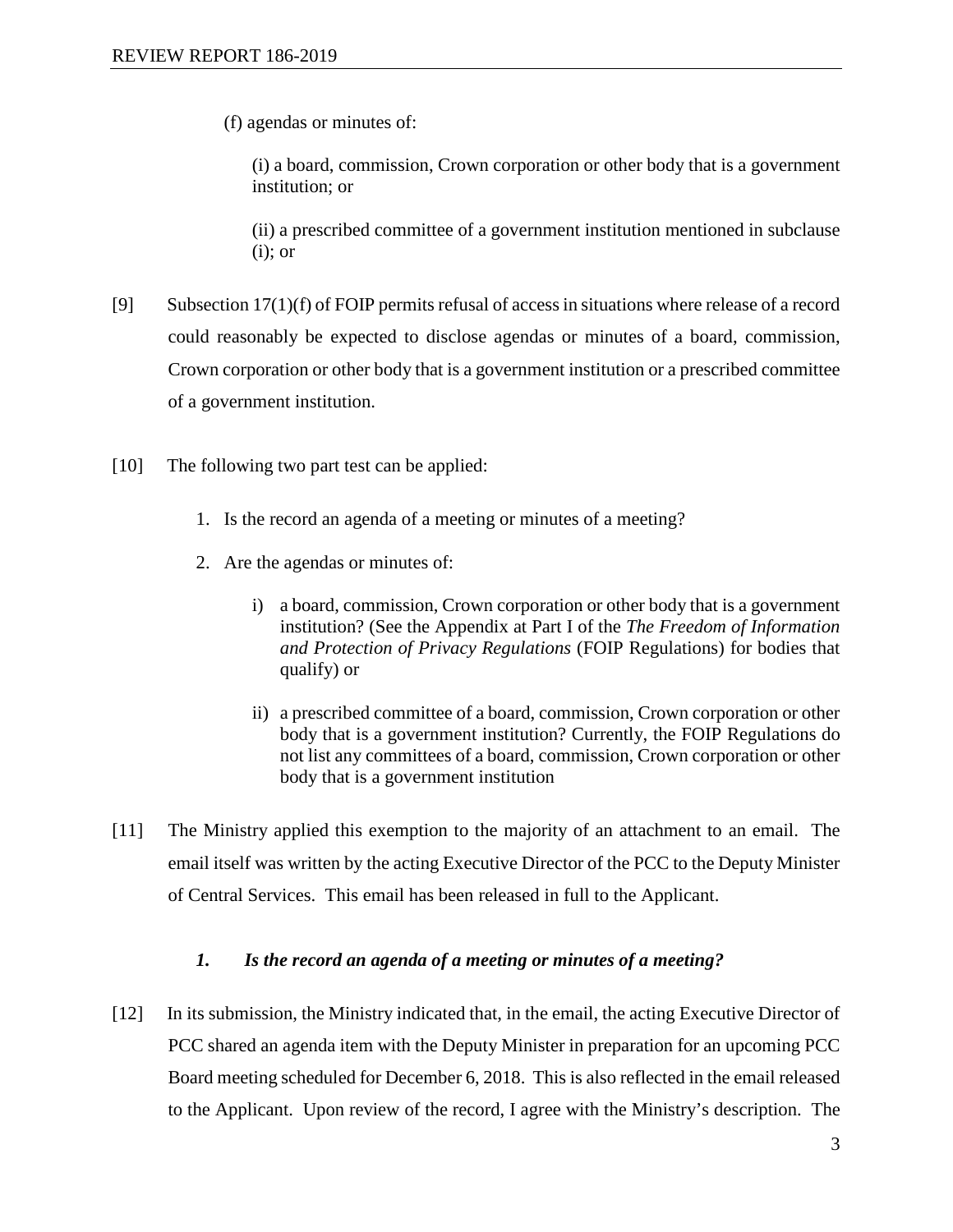information to which the Ministry has applied subsection  $17(1)(f)$  of FOIP is an agenda item from the agenda of a meeting that had not yet occurred. Further, the "agenda item" contained background information and factual information.

- [13] An agenda item is not the same as an agenda. My office's resource *IPC Guide to FOIP – Chapter 4: Exemptions from the Right of Access (December 10, 2019) defines "agenda" as* a list of things to be done, as items to be considered at a meeting, usually arranged in order of consideration. I adopt this definition for the purpose of this Report. This definition suggests that an agenda is a list of things to be considered.
- [14] Ontario Information and Privacy Commissioner Order PO-1725 made the following comment related to agendas of a Cabinet meeting:

I also want to comment on the important distinction between the term "agenda" as it appears in the exemption at section  $12(1)(a)$  of the [Act,](https://qweri.lexum.com/onlegis/rso-1990-c-f31-en) and entries such as those appearing in the records at issue in these appeals. The word "agenda" in section 12(1)(a) refers to a specific record, created as an official document of Cabinet Office, which identifies the actual items to be considered at a particular meeting of Cabinet or one of its committees. In my view, an entry appearing in another record which describes the subject matter of an item considered or to be considered by Cabinet is not an "agenda" as this term is used at section  $12(1)(a)$ ...

- [15] I apply the same reasoning here. The record in question is not the agenda, but an entry in the agenda.
- [16] In Review Report 159-2016, I concluded that, 'information items' for particular agenda items to be discussed, presentations or notes of the President and Chief Executive Officer's update or a project overview" were not agendas or minutes and did not qualify for exemption under subsection 17(1)(f) of FOIP.
- [17] Further, the "agenda item" contained background information, and information about the current status of a project and next steps. This is factual information that is not usually covered under subsection 17(1) of FOIP.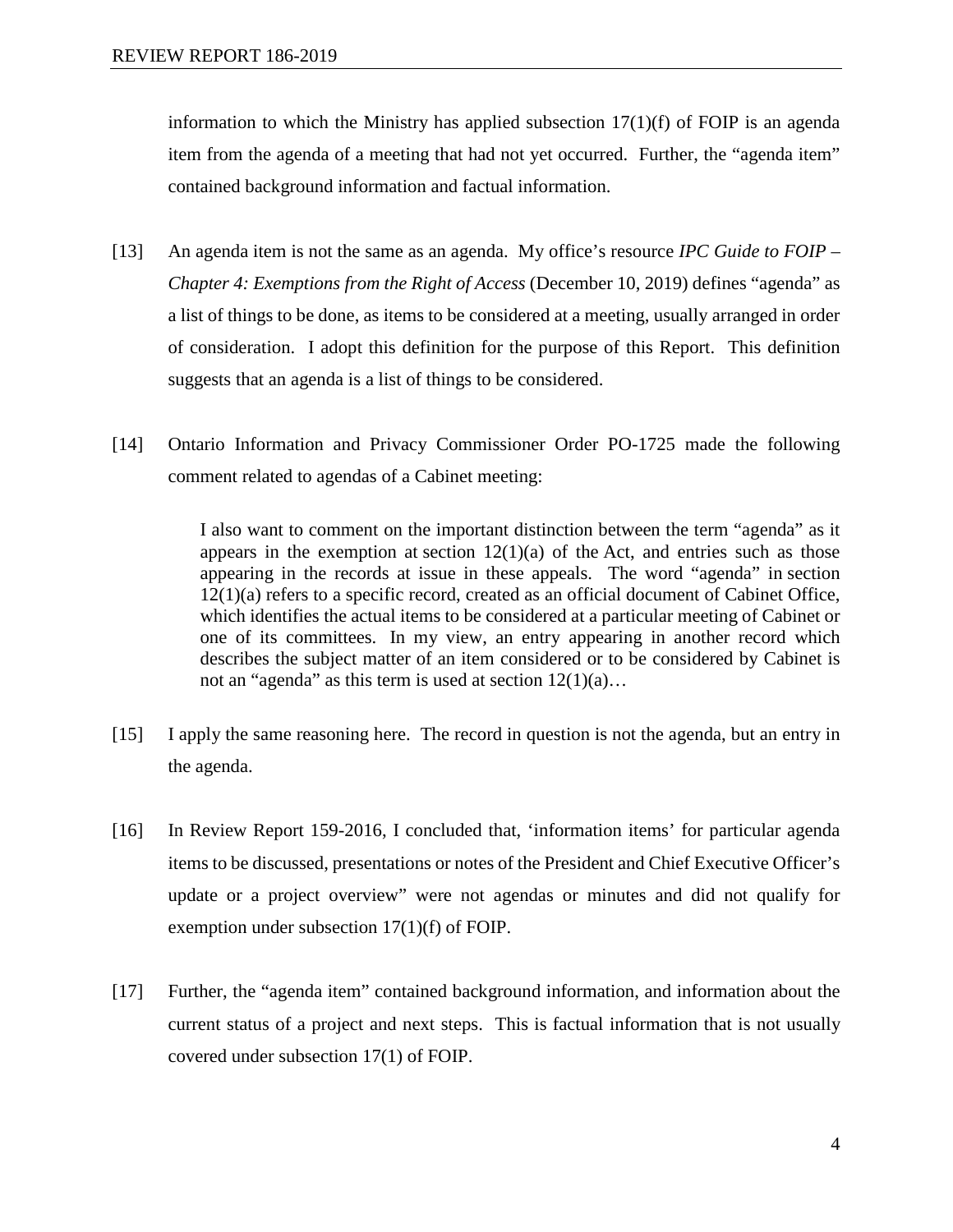[18] The information in question does not qualify as an agenda pursuant to subsection  $17(1)(f)$ of FOIP. As such, I find that the first part of the test is not met and subsection  $17(1)(f)$  of FOIP does not apply to the agenda item in question.

### **3. Does subsection 29(1) of FOIP apply to the record?**

[19] Subsection 29(1) of FOIP provides:

**29**(1) No government institution shall disclose personal information in its possession or under its control without the consent, given in the prescribed manner, of the individual to whom the information relates except in accordance with this section or section 30.

- [20] The Ministry has withheld the name, email address, home address and Internet Protocol (IP) address of a member of the public who wrote to the PCC about concerns. The Ministry has also withheld the same cellular telephone number of an employee of a third party business three times in the record. In order for subsection 29(1) of FOIP to apply, the information in the record must first qualify as "personal information" as defined by subsection 24(1) of FOIP; however, it is not an exhaustive list.
- [21] Some relevant portions of subsection 24(1) of FOIP are as follows:

**24**(1) Subject to subsections (1.1) and (2), **"personal information"** means personal information about an identifiable individual that is recorded in any form, and includes: …

(d) any identifying number, symbol or other particular assigned to the individual, other than the individual's health services number as defined in *The Health Information Protection Act*;

(e) the home or business address, home or business telephone number or fingerprints of the individual;

(f) the personal opinions or views of the individual except where they are about another individual;

(k) the name of the individual where:

…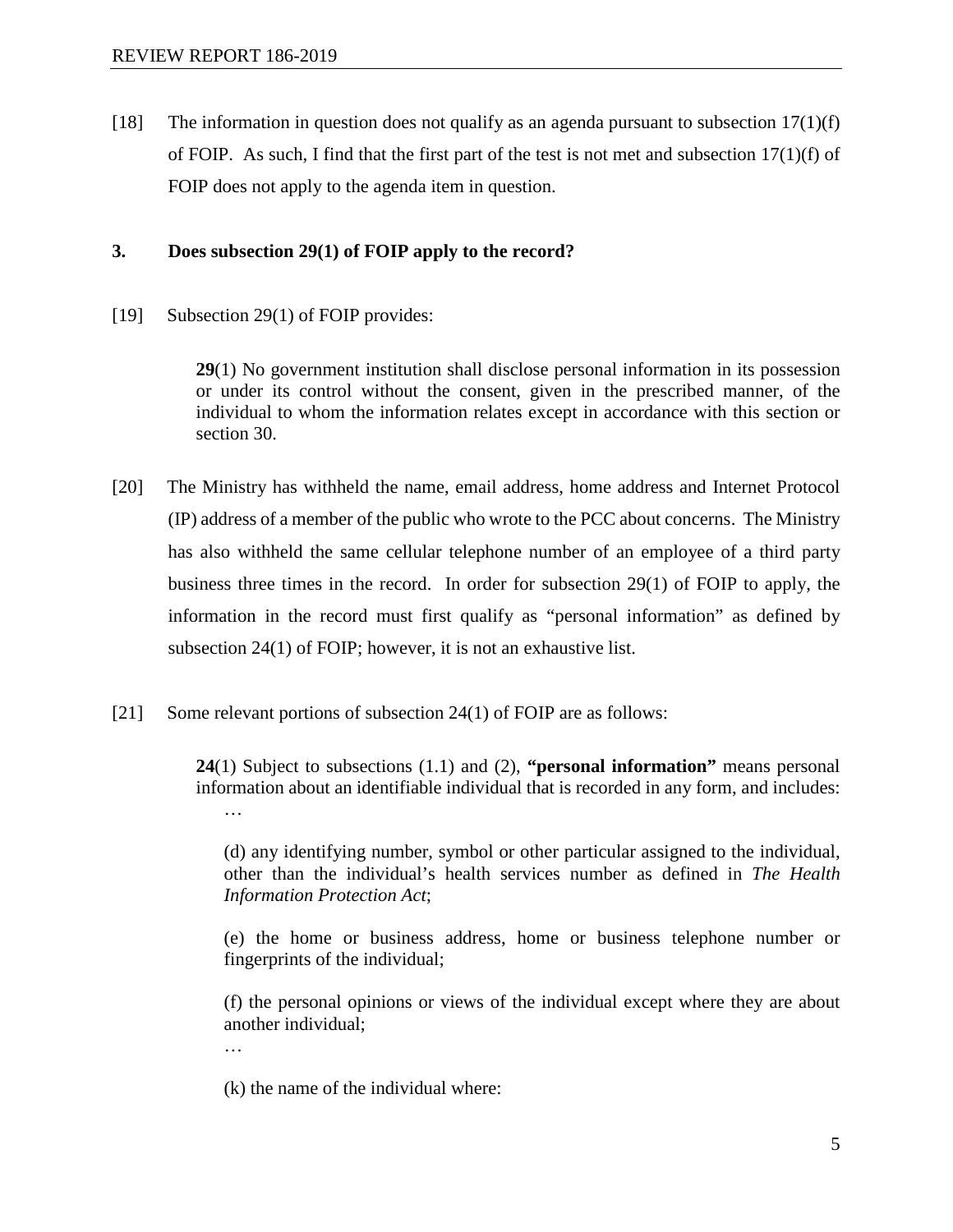(i) it appears with other personal information that relates to the individual; or

(ii) the disclosure of the name itself would reveal personal information about the individual.

- [22] With respect to the name of the individual who wrote about their concerns to the PCC, the concerns of the individual qualifies as their personal information pursuant to subsection  $24(1)(f)$  of FOIP, because the concerns qualify as this individual's personal opinions and views. The Ministry made the decision to release an apparent de-identified version of these opinions and views to the Applicant. In this case, the individual's name appeared with other information related to the individual. As such, it qualified as personal information pursuant to subsection  $24(1)(k)(i)$  of FOIP.
- [23] The home address of the individual who sent their concerns to PCC qualifies as personal information pursuant to subsection 24(1)(e) of FOIP. In Review Report LA-2013-003, my office established that IP addresses qualify as personal information pursuant to the equivalent to subsections 24(1)(e) and (k) of FOIP in *The Local Authority Freedom of Information and Protection of Privacy Act*. The IP address in question qualifies as personal information. The personal email address of the individual also qualifies as personal information pursuant to subsection 24(1)(e) and (k) of FOIP.
- [24] I find that the Ministry has properly applied subsection 29(1) of FOIP to this personal information.
- [25] However, the Ministry has also applied subsection 29(1) of FOIP to cellular telephone numbers of a third party business employee. In its submission, the Ministry indicated that the cellular telephone number was withheld because if released it would disclose personal information of an identifiable individual as the number is not publicly available.
- [26] Business card information is the type of information found on a business card (name, job title, work address, work phone numbers and work email address). This type of information is generally not personal in nature and therefore would not be considered personal information. Further, in Review Report 149-2019, 191-209, I noted that business card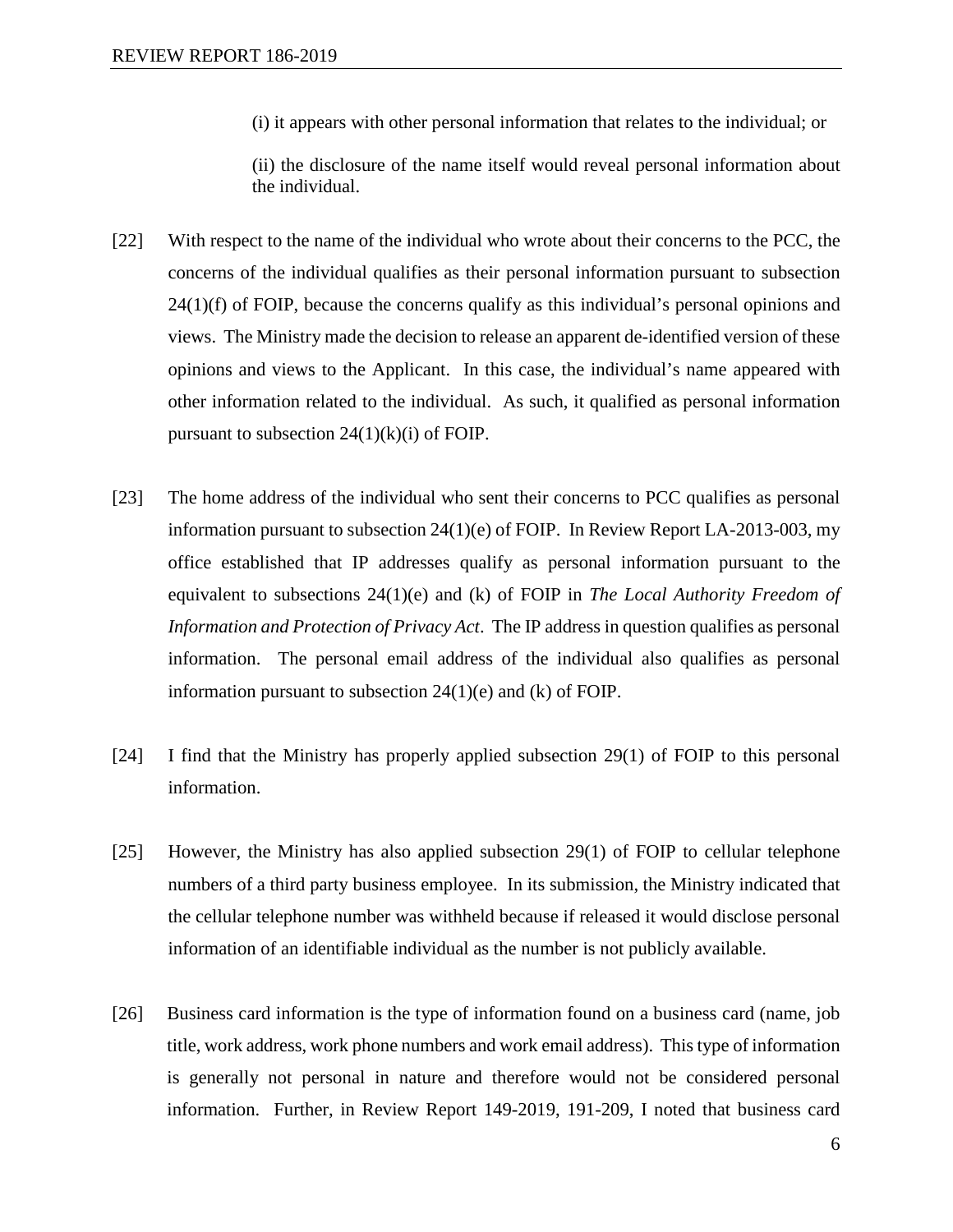information does not qualify as personal information when found with work product. Work product is information generated by or otherwise associated with an individual in the normal course of performing his or her professional or employment responsibilities, whether in a public or private setting. Work product is also not considered personal information.

- [27] In this case, the cellular telephone number is in the signature line of an email, which contains work product of an employee of a third party business.
- [28] In Review Report F-2010-001, Review Report F-2012-006 and Review Report LA-2013- 002, my office noted that section 4.01 the *Personal Information Protection and Electronic Documents Act* (PIPEDA), which applies to every organization that collects, uses or discloses personal information in the course of "commercial activities", carves out business contact information from the type of personal information that requires protection.
- [29] Subsection 2.1 of PIPEDA defines "business contact information" as, "information that is used for the purpose of communicating or facilitating communication with an individual in relation to their employment, business or profession such as the individual's name, position name or title, work address, work telephone number, work fax number or work electronic address." This supports the conclusion that business card information is not meant to be personal information for the purposes of subsection 24(1) of FOIP when it appears in work product.
- [30] The cellular telephone number, therefore, constitutes business card information and does not qualify as personal information in this instance. I recommend that the Ministry release it to the Applicant.

### **IV FINDINGS**

[31] I find that subsection 17(1)(f) of FOIP does not apply to the record.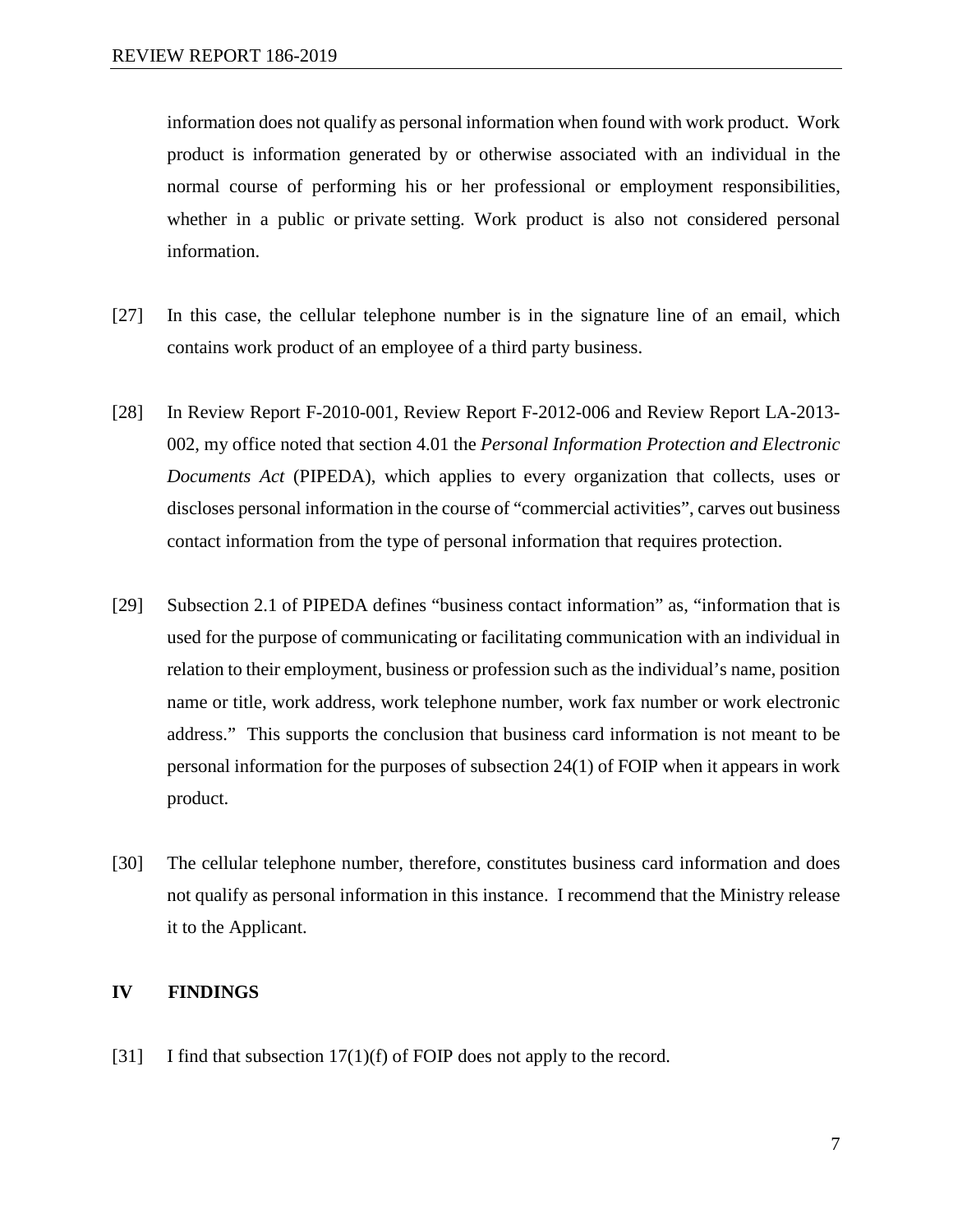[32] I find that the Ministry has properly applied subsection 29(1) of FOIP to some personal information.

# **V RECOMMENDATION**

[33] I recommend that the Ministry withhold and release records as described in Appendix A.

Dated at Regina, in the Province of Saskatchewan, this 7th day of February, 2020.

Ronald J. Kruzeniski, Q.C. Saskatchewan Information and Privacy Commissioner